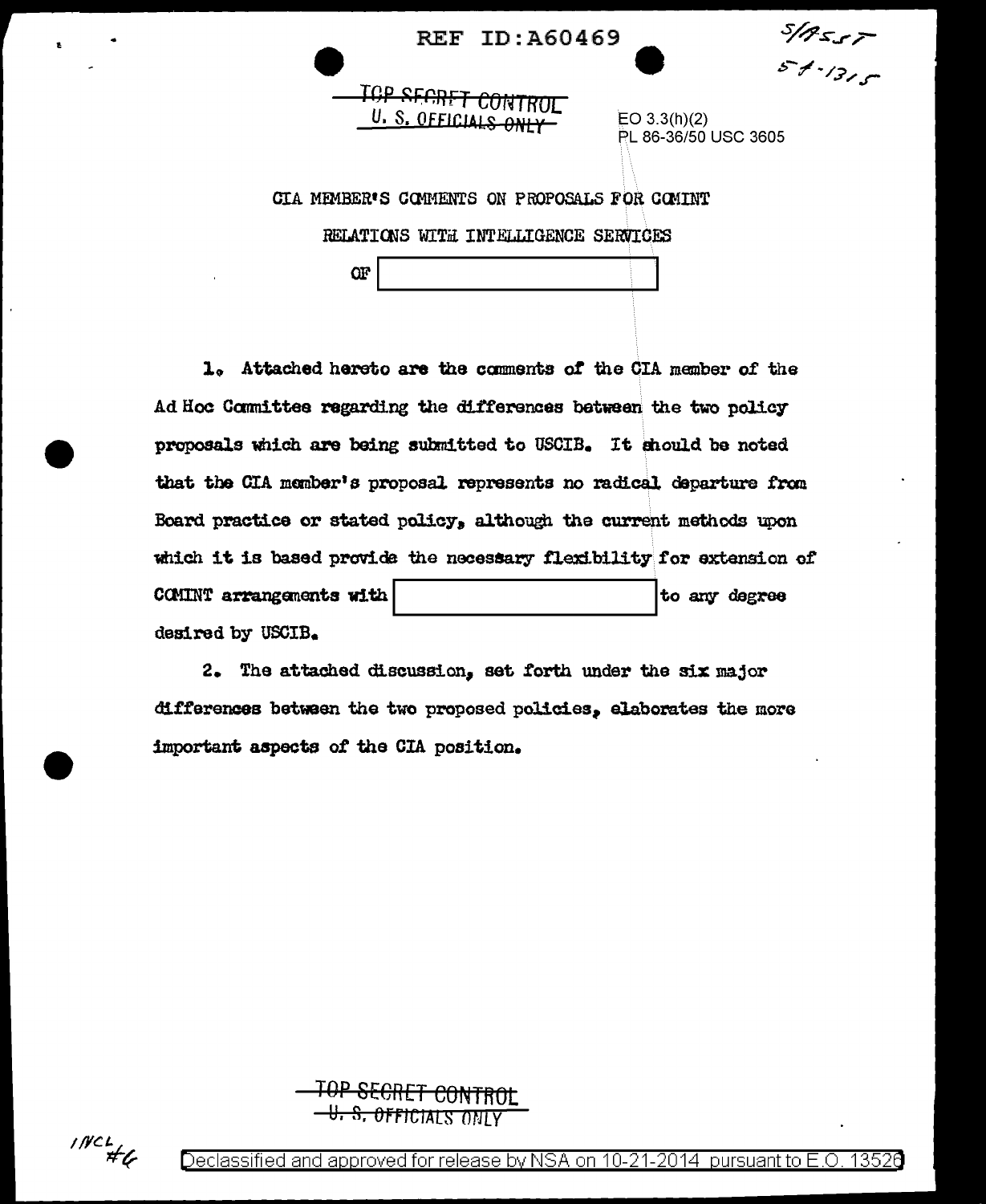TOP SECRET CONTROL REFS ID CAGO469

POINT NO.It

".....objective of U.S. policy is to establish COMINT collabora-NSA: tion.....designed to evalort exhaustively their COMINT potential."

".....objective of U.S. policy.....is to exploit insofar as CTA: profitable the CCMINT efforts of those countries."

\* \* \* \*

A. "Collaboration" implies a degree of exchange which is incongruous when the COMINT assets of each of the three countries are compared with UAUSA resorreces. The present personnel strength of the entirel No matter how "exhaustively" these small

 $EO 3.3(h)(2)$ 

PL 86-36/50 USC 3605

organizations were exploited, the U.S. would be at a disadvantage in "collaboration" since it has so much more to contribute.

B. Benefit to the U.S. must bo the sole criterion which regulates the degree of cooperation with third parties. USCIB should assess the merits of cooperation with each country individually authorizing the exchange of technical information in order to meet U.S. requirements in specific fields only when definite, profitable quidpro-quo results can be demonstrated.

POINT NO.II:

NSA: "The U.S. considers it desirable ..... to provide technical assistance.....not to exceed the then existing technical capability of each nation, and (it) must not operate to the detriment of current U.S. COMINI relations with the U.K. and Canada..... The arrangements which may ultimately be concluded will probably extend beyond the limitations of paragraphs 4 and 5 of Appendix P to the UKUSA Agreement, but would not be as extensive as those provided for between the U.K. and the U.S."

CIA: "When USCIB deans it necessary in order to effect the maximum profitable exploitation of the COMINT potential of these countries a minimum appropriate amount of technical COMINT information as determined by USCIB may be released."

\*\*\*\*

A. The decision as to the amount of technical assistance, information and end-product to be provided to any of these countries should be made on the merits of each individual case rather than through blanket authority for collaboration with these countries as a group. It was on this basis that, on 13 February 1953, USCIB approved the provision of information and technical guidance to beyond the limitations set by paragraphs  $\mu$  and  $5$  of Appendix P to the UKUSA Agreement.  $($  USCIB:  $1\frac{1}{280}$ .

**E EQNTROL TE THERE ONLY**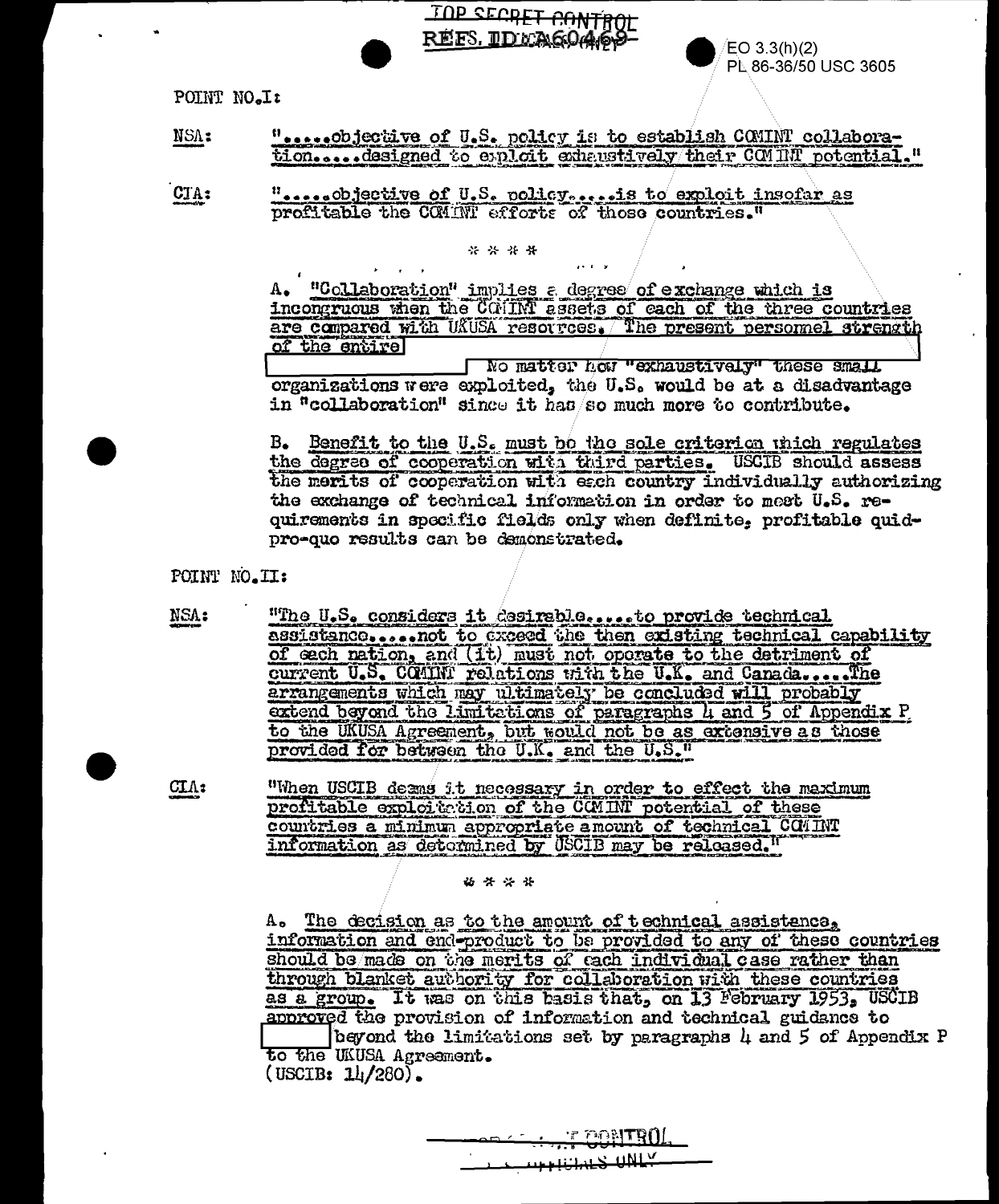

B. CIA concurs that no third party agreement should operate to the detrinent of current U.S. COMINT relations with the U.K. or Canada.  $EO 3.3(h)(2)$ 

POINT NO.III:

PL 86-36/50 USC 3605

- ".....in the event it is agreed that tripartite discussions NSA:  $\frac{1}{2}$ are of advantage to the UK/US COMINT GIIOFUSSIS
- **notified it necessary that all such U.S. negotiations be conducted between the U.S. and the country concerned without** CIA: direct participation of a third nation."

\* \* \* \*



TUP SECRET CONTROL **THE OFFICIALS ONLY**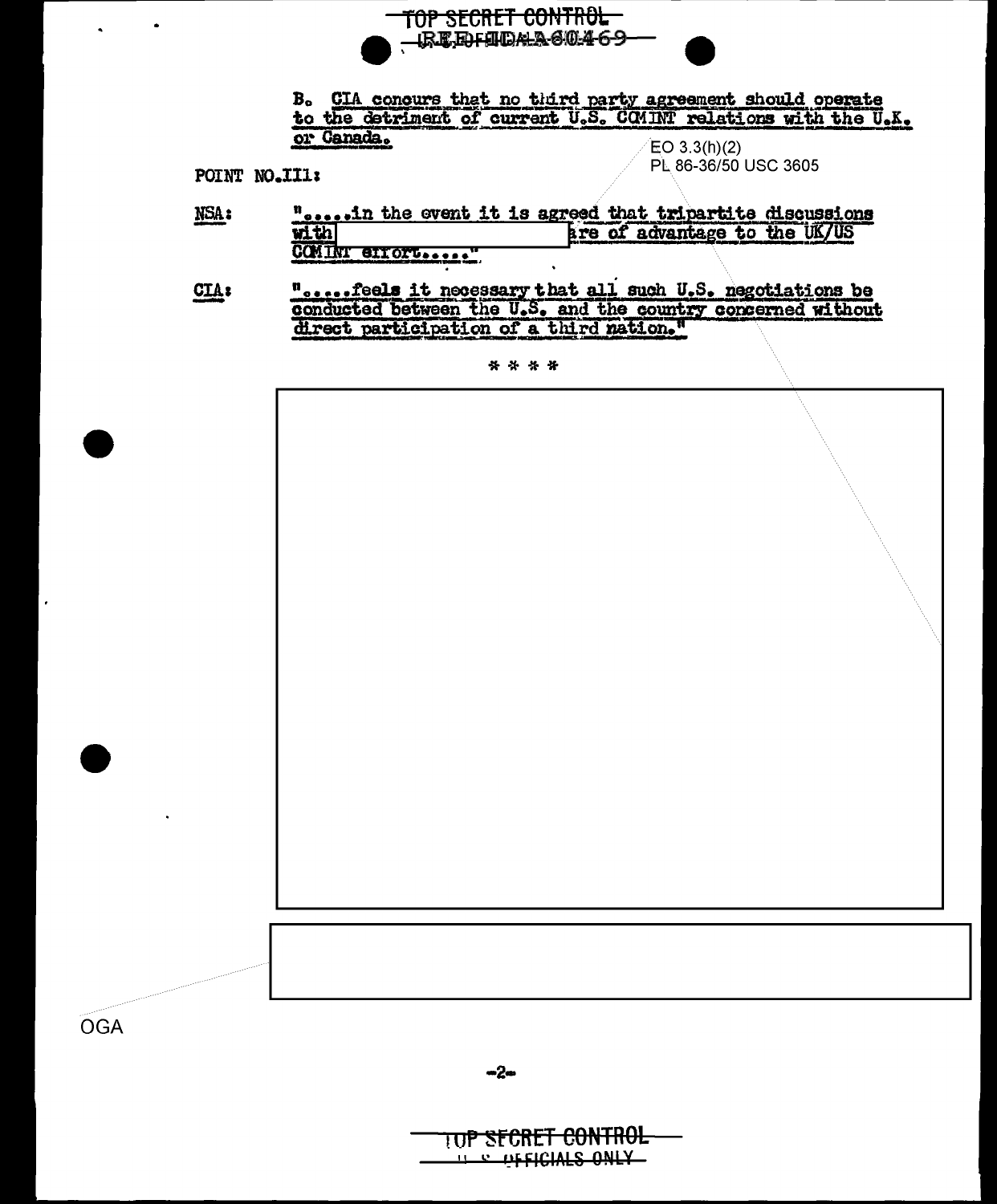

and will continue to do so under present arrangements. The

TOP SECRET CONTRO U. S. OFFICIALS ONLY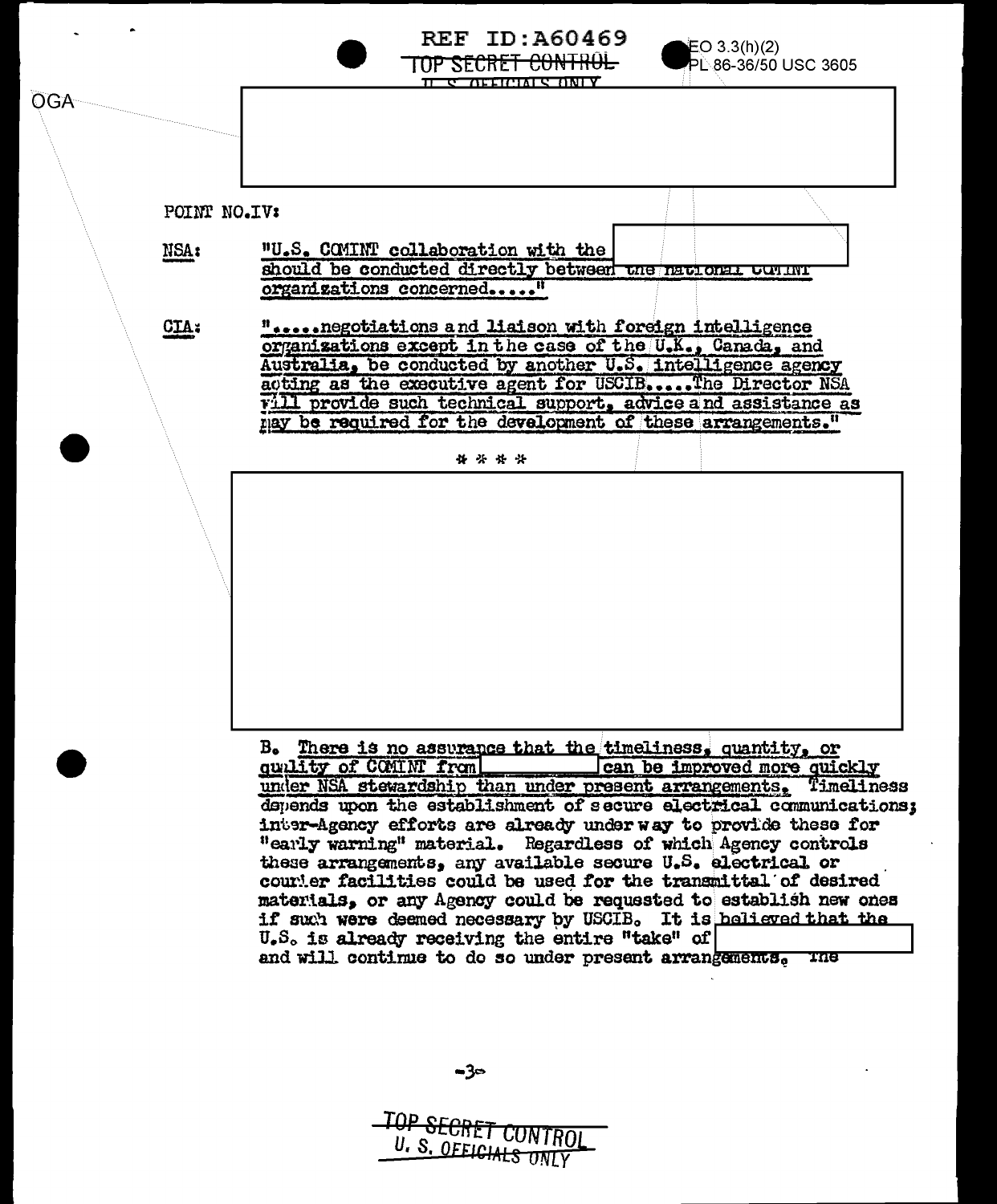| $EO\ 3.3(h)(2)$<br>PL 86-36/50 USC 3605 | OGA<br><u>VEERLIPCUMP</u><br>Is expected to improve upon<br>quality of the<br>provision of technical assistance already authorized by USCIB;<br>output could be similarly improved when USCIB con-<br>$t$ he $\Box$<br>sidered it desirable to provide such assistance.<br>C. Considerable difficulty and misunderstanding would result<br>from transferring these contacts from one ULS. Agency to another.<br>E. COMINT organizations are prime targets of hostile and |
|-----------------------------------------|--------------------------------------------------------------------------------------------------------------------------------------------------------------------------------------------------------------------------------------------------------------------------------------------------------------------------------------------------------------------------------------------------------------------------------------------------------------------------|
|                                         | neutral intelligence services, and should be insulated by<br>intermediary organizations. Intelligence agencies in                                                                                                                                                                                                                                                                                                                                                        |
|                                         | know that they are not continuously desiing                                                                                                                                                                                                                                                                                                                                                                                                                              |
|                                         | directly with the ultimate U.S. producer of COMINT. NSA has<br>given direct and indirect technical assistance to CIA without<br>unduly exposing NSA operations to scrutiny or questioning.                                                                                                                                                                                                                                                                               |
|                                         |                                                                                                                                                                                                                                                                                                                                                                                                                                                                          |
| POINT NO.V:                             |                                                                                                                                                                                                                                                                                                                                                                                                                                                                          |
| <b>NSAt</b>                             | "Such collaboration should be negotiated with third party<br>governments or their CCMINT authorities negotiating on an<br>official basis."                                                                                                                                                                                                                                                                                                                               |
| CTA:                                    | (No direct statement)                                                                                                                                                                                                                                                                                                                                                                                                                                                    |
|                                         | * * * *                                                                                                                                                                                                                                                                                                                                                                                                                                                                  |
|                                         | A. The present arrangements with<br>now fall                                                                                                                                                                                                                                                                                                                                                                                                                             |
|                                         | into the category prescribed by paragraph 1 of Appendix P of the                                                                                                                                                                                                                                                                                                                                                                                                         |
|                                         |                                                                                                                                                                                                                                                                                                                                                                                                                                                                          |

| ديلد                      |
|---------------------------|
| <b>TOP SEGRET CONTROL</b> |
|                           |
| LL S. OFFICIALS ONLY      |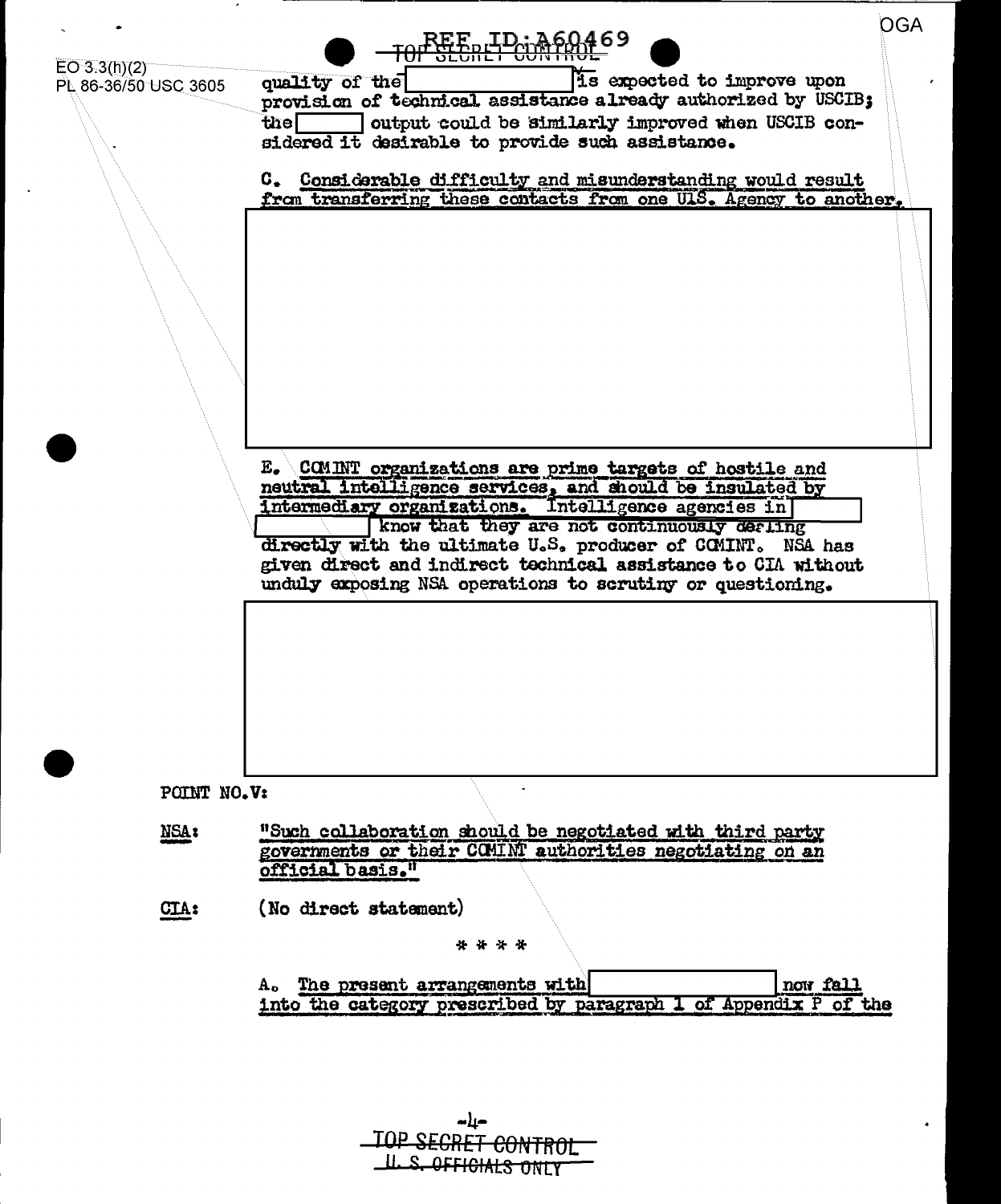

EO 3.3(h)(2) PL 86-36/50 USC 3605

UKUSA Agreement for third party arrangements as "negotiated with COMINT authorities on an official basis." Of course, these agreements are between intelligence services, rather than formal executive agreements binding the heads of states.

B. More formal agreements, as envisaged by NSA, would be. politically difficult, if not impossible, from the U.S. point of view. It is understood that NATO members are enjoined not to make bilateral arrangements among themselves; therefore, concurrence of the U.S. Joint Chiefs of Staff would doubtless be a prerequisite to undertaking any more formal agreements with The political opinion of the Department of State must be considered; and the approval of the National Security Council might be required.

C. There is no indication that the intelligence chiefs of would entertain proposals for more formal agreements. The ohief declined to sign the present agreement; he is apparently reluctant to discuss COMINT matters with his own countrymen; and he would undoubtedly resent any attempt to formalize any of the arrangements. The situation is  $$ intelligence officials have informed the U.S. Army of their unwillingness to undertake anything but a personal arrangement.

D. In a formal, official arrangement, these countries could bring pressure to bear for a continuous increase in the amount of material, including end-products, provided to them. It would be difficult if not impossible to limit the technical exchange to a profitable quid-pro-quo. This trend has been apparent in all the U.S. dealing with Canada under an arrangement which was originally based on a "limited" agreement.

E. Formal agreements would be more difficult to terminate or alter then the present arrangements. If security or other considerations so required, the present arrangements could be terminated without political difficulty or diplomatic embarressment. If the arrangements were more formal, this would not be possible.

POINT NO.VI:

- (No direct statement) NSA<sub>1</sub>
- "The basic principle underlying the development of COMINT CIA: arrangements..... is that maximum utilization should be made of

U. S. OFFICIALS ONLY